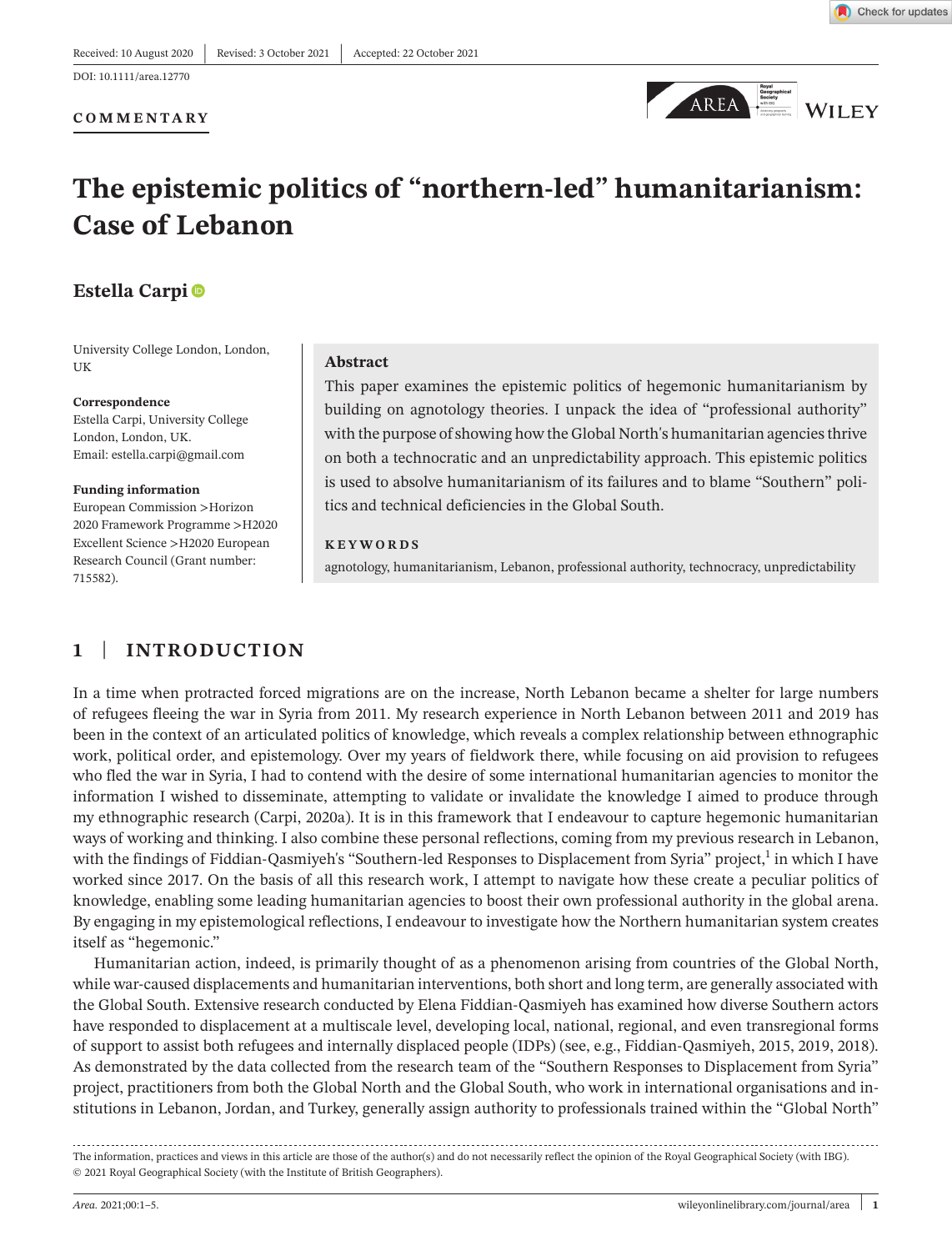or according to "Northern" principles. In this sense, "Northern-led" here does not necessarily refer to the nationality of the actors involved, but rather to the mainstream ways of thinking and working in humanitarian action as set up in the countries of the Global North, often labelled as "traditional donors" (Mawdsley, 2012).

In this paper, I examine how this "Northern-led" economy of knowledge, which dominates the humanitarian context, can be reproduced by aid workers operating in disparate political geographies. I will further demonstrate how this politics of knowledge proves to be layered in the context of North Lebanon. Approaching the "humanitarian arena" – a term coined by Hilhorst and Jansen (2010) – as an epistemic community and drawing on previous theories that challenge humanitarian self-justificationism (Redfield, 2012; Terry, 2002), I corroborate the belief that (Northern-led) hegemonic humanitarianism is a system that reproduces, cements, and encourages self-indulgent epistemologies.

In advancing this argument, I draw on agnotology theories (McGoey, 2012; Proctor, 2008; Smithson, 2008; Stel, 2017), which shed light on the epistemic politics of the humanitarian system. These range from a type of professional authority claimed to be "universal" to humanitarian self-indulgence with a lack of sufficient knowledge of the linguistic, cultural, political, and social specificities in which the work is carried out. I specifically build on Stel's work (2017, 2020; Nassar & Stel, 2019) examining the way in which ignorance is produced and maintained in Lebanon's refugee governance system. From this perspective, ignorance does not "naturally" stem from the public shift from knowing to not-knowing. Agnotology posits ignorance as a deliberate modality of governance and leads to a political reading of what kind of ignorance needs to remain in place (Stel, 2020, p. 188).

By explaining how the idea of "professional authority" is built through a technocratic and unpredictability approach, I conceptualise an epistemic politics able to explain the current failures of humanitarian practices and policies. The behavioural understanding of humanitarianism that I propose can also diagnose the current discontents of the "localisation of aid" agenda, which thrives on the moral alibi of working *through* the local while blaming its failures on the "innate" workings of "Southern" politics and on technical deficiencies in the Global South.

## **2** | **TECHNOCRACY AND UNPREDICTABILITY: TWO FACES OF THE SAME COIN**

I attempt to grasp the layered politics of knowledge through the following cues: on the one hand, professional authority is primarily granted to aid workers with standardisable technical experience gained in diverse emergency contexts, although they are rarely equipped with in-depth contextual knowledge. This tendency is proper to humanitarian technocracy, which can be defined as a "universal episteme" (from the Ancient Greek *epistēmē* – the act of knowing and understanding) and is allegedly the product of global negotiations. However, this is instead the inscription of the Global North's hegemonic forms of humanitarianism as the only professional authority. Technocracy encompasses a set of practices able to rescue and govern disparate geographies affected by crisis. In this sense, technical expertise in the humanitarian labour market is highly valued over context-specific competences (Anderson, 1999; Polman, 2010), marking internationals as "materially heavy and socially light," and locals as "materially light and socially heavy" (Redfield, 2012, p. 360). On the other hand, the humanitarian actors I encountered in the field tended to defend their own lack of knowledge – and therefore strategically assert their powerlessness – on how the future may ever look in the areas of intervention and on the consequences of their projects. They attributed random meanings to failures and successes as a result of uncertainties inherent in politically volatile contexts such as Lebanon. In this vein, powerlessness and unpredictability are strategised to leave North-defined professional authority unchallenged. Interestingly, this unpredictability approach contradicts humanitarian technocracy, which instead plans, compartmentalises, and assesses programmes that target areas affected by crisis as mere technical conundrums. Unpredictability emerges as a strategic value that reveals a tolerance for the potential failure of humanitarian programming and a certain international "politics of blame" toward indigenous structures and capabilities (Carpi, 2019). Indeed, "legitimation concerns the uses of ignorance to justify actions and choices" and an "evasion of culpability" (Smithson, 2008, p. 221–223) for the sake of what Terry has called a "humanitarian culture of justification" (2002, p. 229).

This self-defensive politics of claiming a right to ignorance, professional limitedness, and powerlessness, whenever contextual responsibility is called out, contributes to constructing certain sites as insecure, inherently unpredictable, and characterised by political and technical deficiency. This persistent attitude (Redfield, 2012; Terry, 2002) points to the ineffectiveness of the current "localisation of aid" efforts, as set out in the 2015 United Nations Sustainable Development Goals. In fact, the Global North's technocracy, which emerged out of modern humanitarianism, typically intervening in politically unstable ex-colonies (Watenpaugh, 2015), still provides *the* definition of professionality as well as the grammar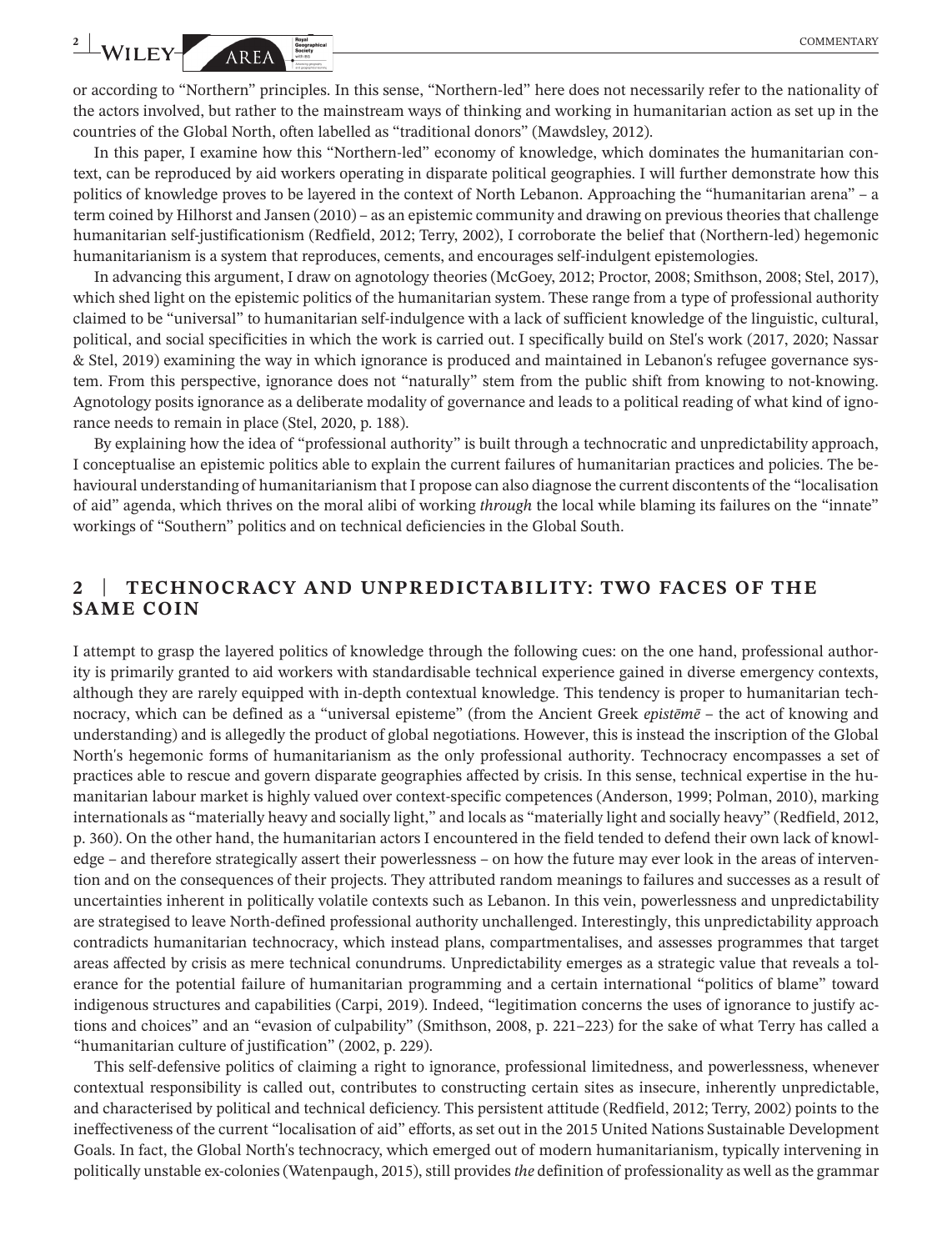of professional authority. In other words, the local (who is often likely to be a humanitarian professional from the Global South or trained in the Global South) is increasingly invited to participate, facilitate, and take risks in the context of political instability rather than define and transform the rules of the humanitarian game.

The technocratic approach to crisis and a politics of uncertainty leaves the alleged "unpredictable origins" of emergency crises unquestioned. Thus, crises caused by human conflict are practically conceived of as unpredictable "natural" phenomena. Against this backdrop, crises have already been deconstructed in the scholarly literature as predictable outcomes of socio-political processes (Calhoun, 2004, 2008; Ophir, 2010). Deconstructing the "crisis" mantra means emphasising the predictability of the socio-historical roots of crisis and acknowledging "catastrophisation" (Ophir, 2010; Vazquez-Arroyo, 2013) as a convenient means of governance. This enhances resources at a domestic level through international intervention, and legitimises states of exception and extreme security measures while, at the same time, upholding public accountability. In a bid to defend professional accountability as well as their own intentions that underpin humanitarian work, practitioners in North Lebanon have tended to profess their inevitable ignorance about the future impact of their programmes and their presence on the region. They also stressed their powerlessness towards the consequences of humanitarian programming. On the one hand, hegemonic humanitarianism deals with crises as temporally and spatially bound *events*, while they are the very continuation of local and transnational histories. On the other hand, whenever contextual consequences call for profound self-criticism, humanitarians strategically make unpredictability a source of moral alibi while suspending technocracy.

## **3** | **THE ALLIANCE OF MEDIA AND HUMANITARIANISM**

During the most recent period of my field research on humanitarianism in North Lebanon, I experienced the dissonance between lived experience and the representation of this experience in the media. Indeed, it is known that humanitarian assistance and the media's reporting on emergencies work in effective synergy (Brauman, 1996; Franks, 2014). The media needs humanitarian agencies to provide information on the territories in question, while humanitarians in turn rely on the media to deliver visibility and consequently the opportunity to secure funding, protection, and global attention.

As evidence of this, from the perspective of international nongovernmental organisations (INGOs) and UN agencies in Akkar (the northern region that has been the focus of my study for a number of years), the sparking of sporadic tensions between humanitarian actors, local residents, and refugees needed to be concealed as part of a humanitarian strategy to preserve local harmony. In this sense, the humanitarian governance bodies were behaving much like states. The region was epistemologically constructed as a "hospitable" space in the international media. This was demonstrated by an episode that occurred in the main Akkar city, Halba, in December 2012, when some Lebanese residents threw stones at humanitarian workers who were distributing food kits to Syrian refugees. This episode was apparently an outburst of tension sparked by local residents who, having been in economic need for a long time in a historically neglected context, were also being ignored by the many humanitarian organisations that increasingly populated the region to assist the refugees. Other local people who had witnessed the episode later confirmed to me that some Lebanese people had thrown the stones to vent their frustration and resentment. The humanitarian agencies operating in the town decided not to report the episode and, as confirmed by a local and a foreign journalist at that time, informally requested that journalists and commentators (who had tried to collect more information on the episode) did not report on the incident. This omission was primarily aimed at preventing the inflammation of further tensions between the local community and Syrian refugees, although, as explained above, the actual friction had arisen between the humanitarian actors and local people. In accordance with the general tendency of humanitarian programming to compartmentalise services according to the nationality of beneficiary groups (Carpi, 2020b), media representations typically rely on "nationalised" descriptions to explain conflict – in this specific case, Lebanese versus Syrians. Indeed, in this case, the media narrative of Lebanese hospitality – and, therefore, the impossibility that a Lebanese person would have thrown a stone at humanitarian workers – served the interest of the aid providers by depicting them as acting in a charitable, compliant, and willing environment: a narrative that ultimately preserves social order.

In this specific case, public ignorance – not only preserved but actively promoted along with a "keep-it-unknown" ethical philosophy – was employed as a modality of governance (Stel, 2017) to preserve social order that could prevent people from knowing, from building a more aware society, and from reducing tensions. This purpose, made explicit in the interview I conducted with an aid worker who witnessed the Akkar accident, seemingly rests on the belief that tensions can be resolved or alleviated if people remain unaware of outbursts of violence and of unrest in their own or other societies. Ignorance, therefore, emerges as an effective token of local stability.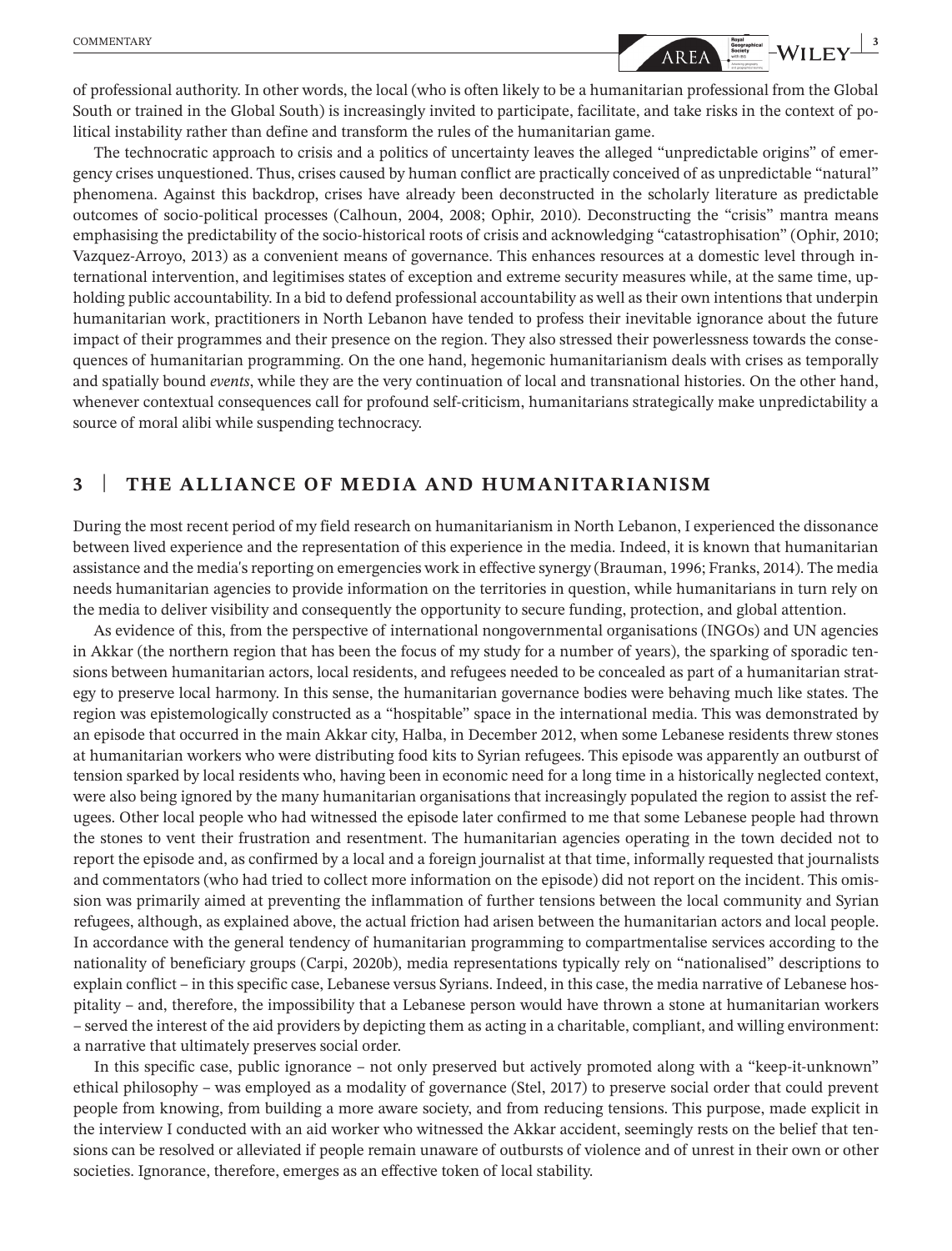## **4** | **CONCLUDING THOUGHTS**

In this commentary, the Global North's ways of thinking and working in humanitarian action are interpreted as a selfapproved professional authority. I have attempted to outline some salient attitudes of knowing and not knowing that demonstrate the layered epistemic politics of the humanitarian system. In humanitarianism, ignorance is strategically employed to abdicate the professional responsibility derived from the contextual failures of both humanitarian programming and of the very international presence in vulnerable settings. In order to corroborate this idea, I have provided an example of local versus humanitarian tensions, where the maintenance of public ignorance was used as a deceptive tool of local harmony and stability. Making something known or keeping it unknown are thus strategies used to preserve and self-define professional authority.

Ultimately, as the findings of the "Southern Responses to Displacement" project indicate, professional authority is generally ascribed to Northern humanitarian ways of working and thinking. This authority first builds on technocracy, which problematically reasserts Northern competence over Southern areas "in need," placing the critique beyond the nationality of the professionals who operate on the ground. Second, professional authority builds on the moral alibi of unpredictability. This not-knowing strategy absolves humanitarianism of its failures while trying to maintain professional accountability to the general public and, above all, to the donorship.

## **ACKNOWLEDGEMENTS**

I would like to thank all the people in Lebanon who, over the years, made my research possible. I am also thankful to the anonymous reviewers who believed in this paper and provided extremely insightful comments and suggestions.

## **DATA AVAILABILITY STATEMENT**

No new data were created.

## **ORCID**

*Estella Carpi* <https://orcid.org/0000-0003-4537-0294>

## **ENDNOTE**

 $^1$  I worked on drafts of this paper while working for the "Analysing South–South Humanitarian Responses to Displacement from Syria: Views from Lebanon, Jordan and Turkey" project (led by Professor Elena Fiddian-Qasmiyeh, and funded by the European Research Council under the European Union's Horizon 2020 research and innovation programme, with grant agreement no. 715582). For more information about this project, please see: <https://southernresponses.org>

## **REFERENCES**

Anderson, M.B. (1999) *Do no harm. How aid can support peace – or war*. Boulder, CO: Lynne Rienner Publishers Inc.

- Brauman, R. (1996) Humanitaire et Média [Humanitarian and Media]. La Fondation Crash. Available from: [https://msf-crash.org/sites/defau](https://msf-crash.org/sites/default/files/2017-05/7eb4-rb-1996-humanitaire-et-media-_fr-p.21_.pdf) [lt/files/2017-05/7eb4-rb-1996-humanitaire-et-media-\\_fr-p.21\\_.pdf](https://msf-crash.org/sites/default/files/2017-05/7eb4-rb-1996-humanitaire-et-media-_fr-p.21_.pdf). [Accessed 13 April 2021].
- Calhoun, C. (2004) A world of emergencies: fear, intervention and the limits of cosmopolitan order. *Canadian Review of Sociology*, 41(4), 373– 395. Available from: <https://doi.org/10.1111/j.1755-618X.2004.tb00783.x>
- Calhoun, C. (2008) The imperative to reduce suffering: charity, progress, and emergencies in the field of humanitarian action. In: Barnett, M. & Weiss, T.G. (Eds.) *Humanitarianism in question: politics, power, ethics*. Ithaca, NY: Cornell University Press, pp. 73–97.
- Carpi, E. (2019) The 'need to be there': north-south encounters and imaginations in the humanitarian economy. In: Fiddian-Qasmiyeh, E. & Daley, P. (Eds.) *The Routledge handbook of south-south relations*. New York, NY: Routledge, pp. 296–308. Available from: [https://doi.](https://doi.org/10.4324/9781315624495-18) [org/10.4324/9781315624495-18](https://doi.org/10.4324/9781315624495-18)
- Carpi, E. (2020a) On ethnographic confidence and the politics of knowledge in Lebanon. *Contemporary Levant*, 5(2), 144–160. Available from: <https://doi.org/10.1080/20581831.2020.1814036>
- Carpi, E. (2020b) The borderwork of humanitarianism during displacement from war-torn Syria. Livelihoods as identity politics in northern Lebanon and southeast Turkey. In: Babar, Z. (Ed.) *Mobility and forced displacement in the Middle East*. London, UK: Hurst and Oxford University Press, pp. 33–53. Available from: <https://doi.org/10.1093/oso/9780197531365.001.0001>
- Fiddian-Qasmiyeh, E. (2015) *South-south educational migration, humanitarianism and development. Views from the Caribbean, North Africa and the Middle East*. London, UK: Routledge.
- Fiddian-Qasmiyeh, E. (2019) Southern-led responses to displacement. Modes of south-south cooperation? In: Fiddian-Qasmiyeh, E. & Daley, P. (Eds.) *The Routledge handbook of south-south relations*. London, UK & New York, NY: Routledge, pp. 239–255. Available from: [https://](https://doi.org/10.4324/9781315624495-18) [doi.org/10.4324/9781315624495-18](https://doi.org/10.4324/9781315624495-18)